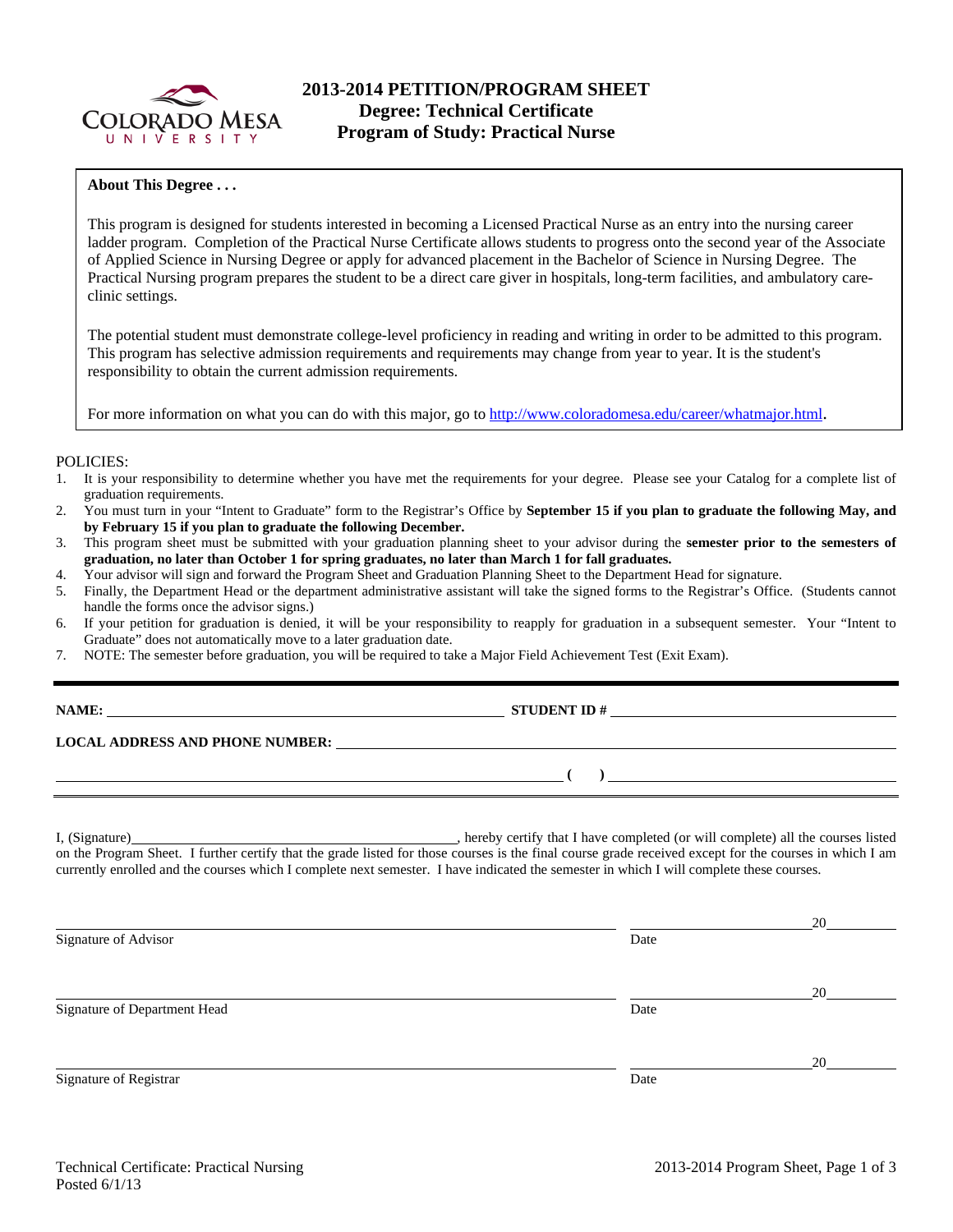**Students should work closely with a faculty advisor when selecting and scheduling courses prior to registration.** See the "Undergraduate Graduation Requirements" in the catalog for additional graduation information.

Degree Requirements:

- 2.00 cumulative GPA or higher in all CMU coursework
- Pre-collegiate courses (usually numbered below 100) cannot be used for graduation.
- 2.00 GPA or higher in all general education, prerequisite and nursing courses. Program sheets are for advising purposes only. Because a program may have requirements specific to the degree, check with your advisor for additional guidelines, including prerequisites, grade point averages, grades, exit examinations, and other expectations. It is the student's responsibility to be aware of, and follow, all guidelines for the degree being pursued. Any exceptions or substitutions must be approved by the faculty advisor and/or Department Head.
- A student must follow the CMU graduation requirements either from 1) the program sheet for the major in effect at the time the student officially declares a major; or 2) a program sheet for the major approved for a year subsequent to the year during which the student officially declares the major and is approved for the student by the department head. Because a program may have requirements specific to the degree, the student should check with the faculty advisor for additional criteria. It is the student's responsibility to be aware of, and follow, all requirements for the degree being pursued. Any exceptions or substitutions must be approved by the student's faculty advisor and Department Head.

| <b>GENERAL EDUCATION REQUIREMENTS (9 Semester Hours)</b>                    |              |                                                       |  |  |  |  |
|-----------------------------------------------------------------------------|--------------|-------------------------------------------------------|--|--|--|--|
| See the current catalog for a list of courses that fulfill the requirements |              |                                                       |  |  |  |  |
| below. If a course is on the general education list of options and a        |              |                                                       |  |  |  |  |
| requirement for your major, you must use it to fulfill the major            |              |                                                       |  |  |  |  |
| requirement and make a different selection within the general education     |              |                                                       |  |  |  |  |
| requirement.                                                                |              |                                                       |  |  |  |  |
| Course No Title                                                             |              | Sem.hrs Grade Term/Trns                               |  |  |  |  |
|                                                                             |              |                                                       |  |  |  |  |
| <b>Communication</b> (6 semester hours, must receive a grade of "C" or      |              |                                                       |  |  |  |  |
| better and must be completed or in the process of completion by March       |              |                                                       |  |  |  |  |
| 1 application deadline. "Late start" or "second module" classes             |              |                                                       |  |  |  |  |
| beginning after March 1 deadline do not count toward general education      |              |                                                       |  |  |  |  |
| classes.)                                                                   |              |                                                       |  |  |  |  |
| ENGL 111 English Composition                                                | 3            |                                                       |  |  |  |  |
| ENGL 112*English Composition                                                | 3            |                                                       |  |  |  |  |
|                                                                             |              |                                                       |  |  |  |  |
| <b>History, Humanities, Social and Behavioral Sciences, Fine Arts,</b>      |              |                                                       |  |  |  |  |
| <b>Natural Sciences, Mathematics, or selected Applied Studies+</b>          |              |                                                       |  |  |  |  |
| <b>Courses</b> (3 semester hours)                                           |              |                                                       |  |  |  |  |
| **PSYC 233 Human Growth & Development 3                                     |              |                                                       |  |  |  |  |
|                                                                             |              |                                                       |  |  |  |  |
| <b>PREREQUISITES</b> (8 Semester Hours)                                     |              |                                                       |  |  |  |  |
| BIOL 209 Human Anat & Physiology I                                          | 3            |                                                       |  |  |  |  |
| BIOL 209L Human Anat & Physiology I Lab                                     | 1            | $\overline{\phantom{a}}$ and $\overline{\phantom{a}}$ |  |  |  |  |
| BIOL 210 Human Anat & Physiology II                                         | 3            | <u> De Barbara (Barbara)</u>                          |  |  |  |  |
| BIOL 210L Human Anat & Physiology II Lab                                    | $\mathbf{1}$ |                                                       |  |  |  |  |
| *Required by this program                                                   |              |                                                       |  |  |  |  |
|                                                                             |              |                                                       |  |  |  |  |

\*\*This course is counted with the general education courses, but is a prerequisite for the L.P.N. in Nursing program. +Choose from HSCI 101, SPCH 101, SPCH 102

### **TECHNICAL CERTIFICATE IN PRACTICAL NURSING**

| <b>COURSE REQUIREMENTS</b> (31 Semester Hours) |                |                         |
|------------------------------------------------|----------------|-------------------------|
| Course No Title                                |                | Sem.hrs Grade Term/Trns |
|                                                |                |                         |
| NURS 101 Pharmacology Calculations             | 1              |                         |
| NURS 106 Fund Med Surg Concepts I              | 3              |                         |
| NURS 106L Fund Med Surg Concepts I Lab         | 2              |                         |
| NURS 107 Foundations of Nursing                | 3              |                         |
| NURS 107L Foundations of Nursing Lab           | 2              |                         |
| NURS 108 Foundations of Nursing II             | 3              |                         |
| NURS 108L Foundations of Nursing II Lab        |                |                         |
| NURS 112 Basic Concepts of Pharmacology        | $\mathfrak{D}$ |                         |
| NURS 117 Nursing Care of Childbearing          |                |                         |
| Family                                         | 2              |                         |
| NURS 117L Nursing Care of Childbearing         |                |                         |
| <b>Family Lab</b>                              | 1              |                         |
| Nursing Care of Children<br>NURS 118           | 2              |                         |
| NURS 118L Nursing Care of Children Lab         |                |                         |
| Socialization into Practical Nurs<br>NURS 156  | 1              |                         |
| NURS 172 Fund Med Surg Concepts II             | 3              |                         |
| NURS 172L Fund Med Surg Concepts II Lab        | 4              |                         |
|                                                |                |                         |